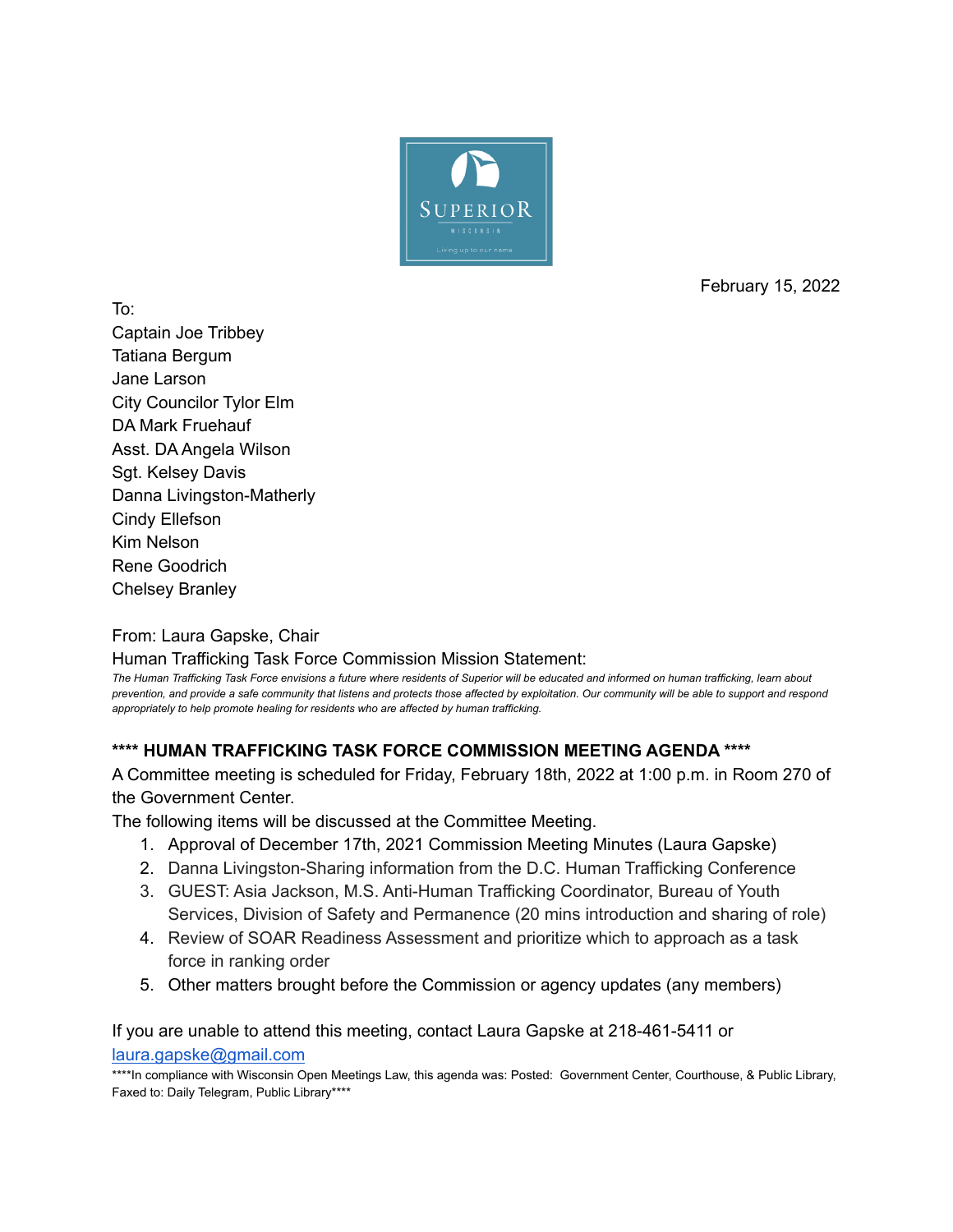### **STRATEGIES TO INCREASE LEVEL OF READINESS**

| <b>Levels of</b><br><b>Readiness</b> | Goal                                                                                                                                                                                                                                                                                                                                                    | <b>Recommended Strategies to Strengthen Readiness</b><br><b>Within Each Dimension</b>                                                                                                                                                                                                                                                                                                                                                                                                                                                                                                                                                                             |  |  |
|--------------------------------------|---------------------------------------------------------------------------------------------------------------------------------------------------------------------------------------------------------------------------------------------------------------------------------------------------------------------------------------------------------|-------------------------------------------------------------------------------------------------------------------------------------------------------------------------------------------------------------------------------------------------------------------------------------------------------------------------------------------------------------------------------------------------------------------------------------------------------------------------------------------------------------------------------------------------------------------------------------------------------------------------------------------------------------------|--|--|
| <b>4. Preplanning</b>                | Develop<br>concrete initial<br>plans for<br>building<br>capacity in the<br>community to<br>address human<br>trafficking.<br>Create an<br>inclusive list<br>of community<br>stakeholders,<br>leaders,<br>survivor<br>leaders, and<br>organizations<br>necessary to<br>developing a<br>comprehensive<br>community<br>response to<br>human<br>trafficking. | Community equity. Assess current issues and initiatives related to<br>community equity to consider how these issues will need to be incorporated<br>in a comprehensive human trafficking response. Examples include<br>incarceration rates, unsafe neighborhoods, academic failure/school data,<br>and medical costs.                                                                                                                                                                                                                                                                                                                                             |  |  |
|                                      |                                                                                                                                                                                                                                                                                                                                                         | Existing community efforts. Review existing efforts in community<br>(policy, programs, awareness raising, collaborative responses) to determine<br>the focused populations, if duplication of efforts exist, and the degree of<br>success of these efforts.                                                                                                                                                                                                                                                                                                                                                                                                       |  |  |
|                                      |                                                                                                                                                                                                                                                                                                                                                         | Community knowledge of efforts. Conduct community surveys about<br>understanding and prioritization of the issue.                                                                                                                                                                                                                                                                                                                                                                                                                                                                                                                                                 |  |  |
|                                      |                                                                                                                                                                                                                                                                                                                                                         | Leadership. Invest community stakeholders and leaders (elected and<br>informal) in the cause, emphasizing the need for collaborative approaches.<br>Invest in trauma-informed training and planning for organizations.                                                                                                                                                                                                                                                                                                                                                                                                                                            |  |  |
|                                      |                                                                                                                                                                                                                                                                                                                                                         | <b>Community climate.</b> Conduct local focus groups to discuss human<br>trafficking, including community equity issues, and use the input to<br>develop some concrete initial plans. These groups should be inclusive of<br>individuals with lived experience and members of marginalized<br>communities.                                                                                                                                                                                                                                                                                                                                                        |  |  |
|                                      |                                                                                                                                                                                                                                                                                                                                                         | Community knowledge of the issue. Disseminate information about<br>human trafficking through presentations to community stakeholders,<br>leaders, and organizations. Focus on reducing victim blaming,<br>understanding the many typologies of trafficking, and raising general<br>awareness. Ensure accuracy and consistency of the information shared<br>through these efforts. Continue to conduct community awareness-raising<br>activities such as radio and television public service announcements. These<br>campaigns must accurately represent the issue as it occurs in the<br>community and ensure the representation of underrepresented populations. |  |  |
|                                      |                                                                                                                                                                                                                                                                                                                                                         | Resources related to the issue. Assess current community resources (e.g.,<br>people, time, money, space, services) that can be leveraged to support<br>efforts to address human trafficking.                                                                                                                                                                                                                                                                                                                                                                                                                                                                      |  |  |
| <b>5. Preparation</b>                |                                                                                                                                                                                                                                                                                                                                                         | Community equity. Strengthen outreach and public engagement to the<br>communities, organizations, key stakeholders, and service providers.<br>Develop strategies to remove barriers and create opportunities for<br>participation of communities and populations facing disparities in all levels<br>of individuals with lived experience efforts. Plan for community capacity<br>building for active engagement of members of underserved populations.<br>Identify opportunities for multisector collaborations.                                                                                                                                                 |  |  |
|                                      |                                                                                                                                                                                                                                                                                                                                                         | Existing community efforts. Create collaborative, multidisciplinary<br>workgroups that will help develop specific strategies to comprehensively<br>address all forms of human trafficking in the community. All strategies<br>should be guided by knowledge of existing human trafficking efforts,                                                                                                                                                                                                                                                                                                                                                                |  |  |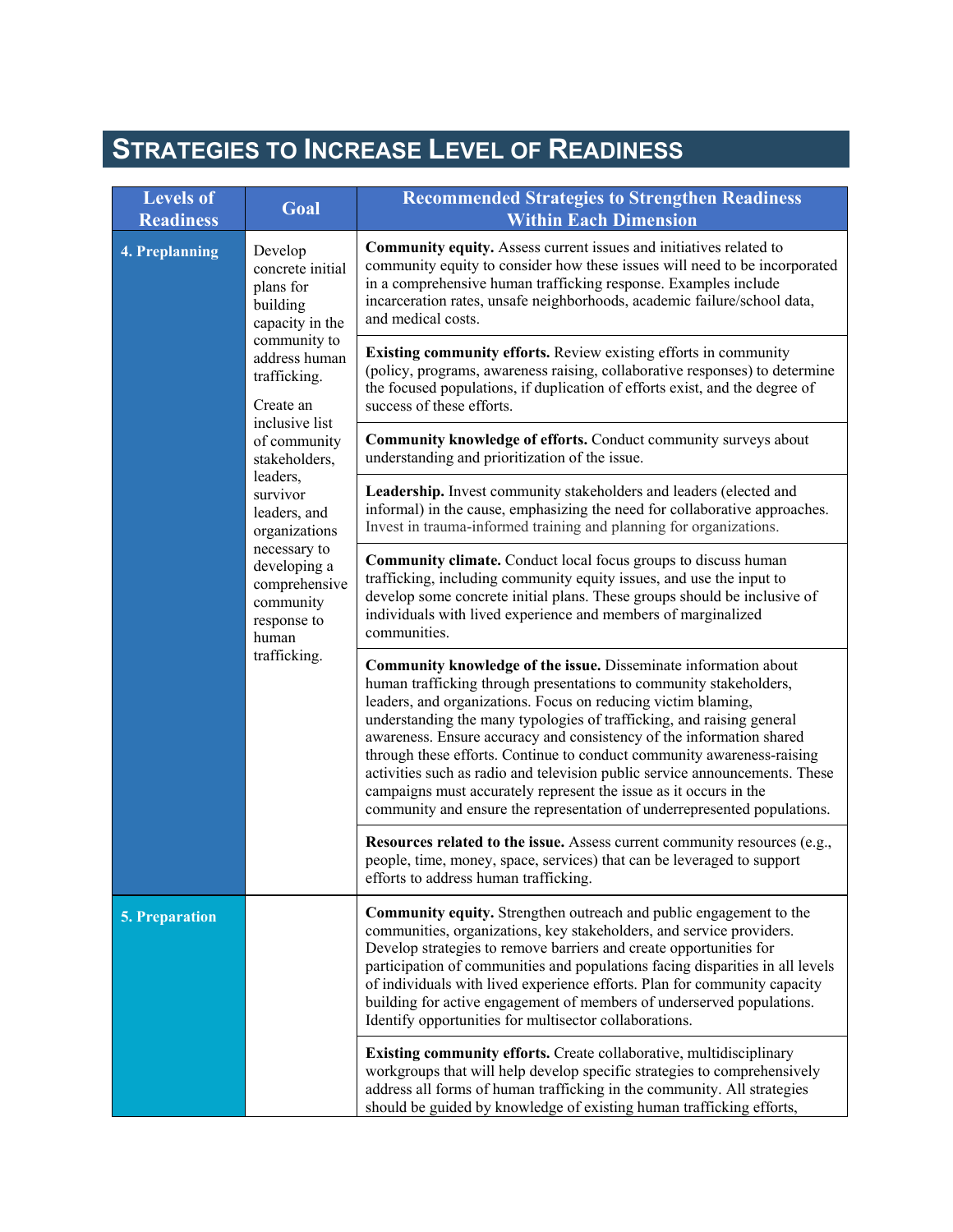